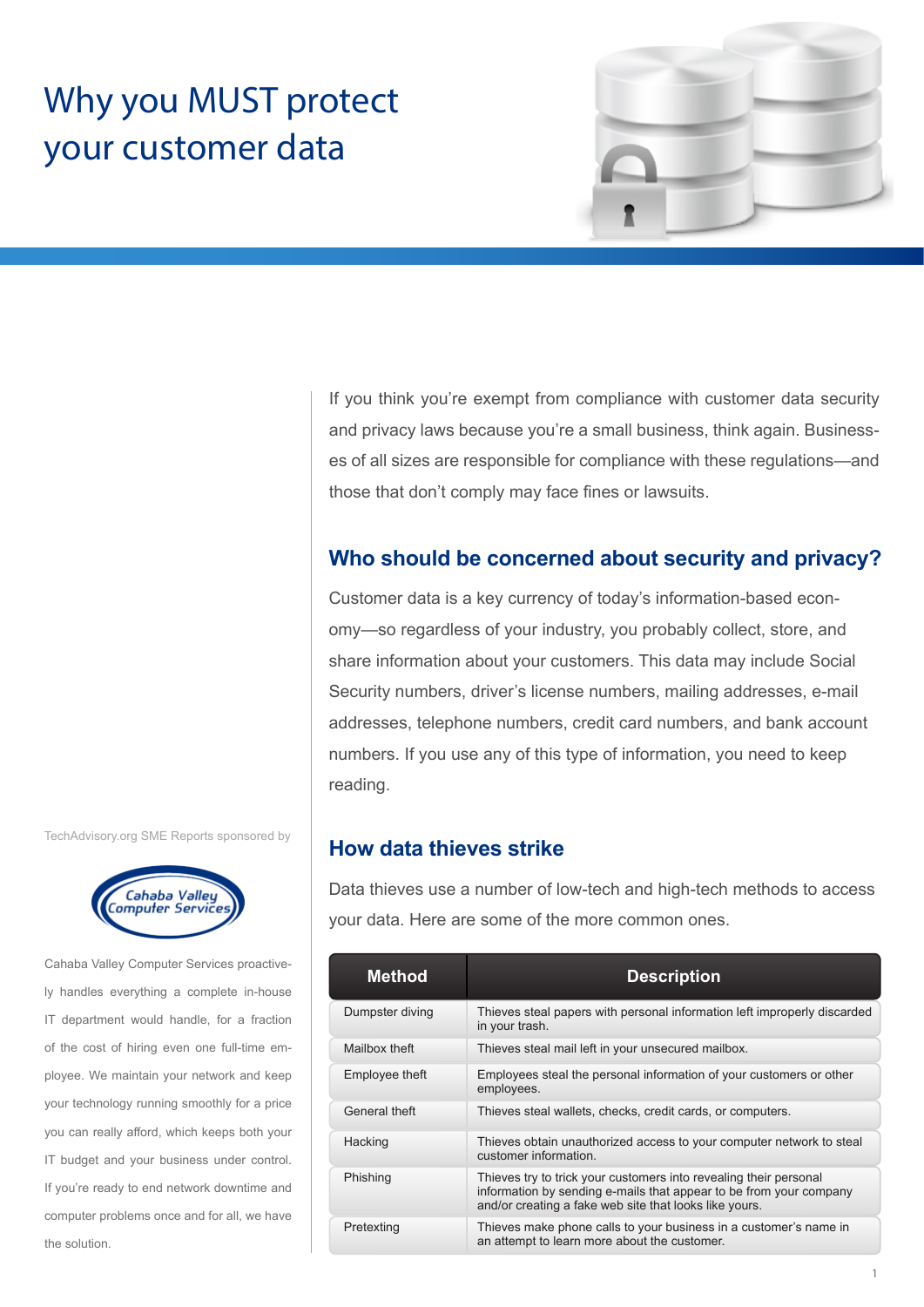Once data thieves have the information they want, they use it to open fraudulent credit card accounts in your customers' names and make purchases without their knowledge, open fraudulent bank accounts in your customers' names and write checks on that account, or even get loans in your customers' names.

#### **Security breaches could damage your business**

The Federal Trade Commission (FTC) recently sued 12 companies it accused of having inadequate data security practices. Even if you don't face legal action, your good reputation could be significantly compromised by data security breaches. Security breaches can erode consumer trust and, ultimately, hurt your bottom line.

#### **You can be a target, too**

Identity thieves want your business information. In fact, they may target small and medium businesses because their data security programs may not be as strong as those of larger companies. They'll take your bank account and credit card numbers, Federal Employer Identification Number, and other federal and state governmental identification numbers. They'll use this information to open credit card accounts in your business name and make purchases without your knowledge, open bank accounts in your business name and write checks on that account, or get a loan in the name of your business. In some cases, they can actually sell your business or property without your knowledge.

# **Small businesses are MORE at risk than large businesses**

Popular wisdom may hold that large businesses are most at risk for identity theft and fraud—but that's not the case. As we've already shown, data thieves are flexible: They operate using both high-tech and low-tech methods. As a result, security applies to every business that collects and stores customer information. Small businesses are a particularly attractive target because they often don't have the strong data security protections that large businesses have.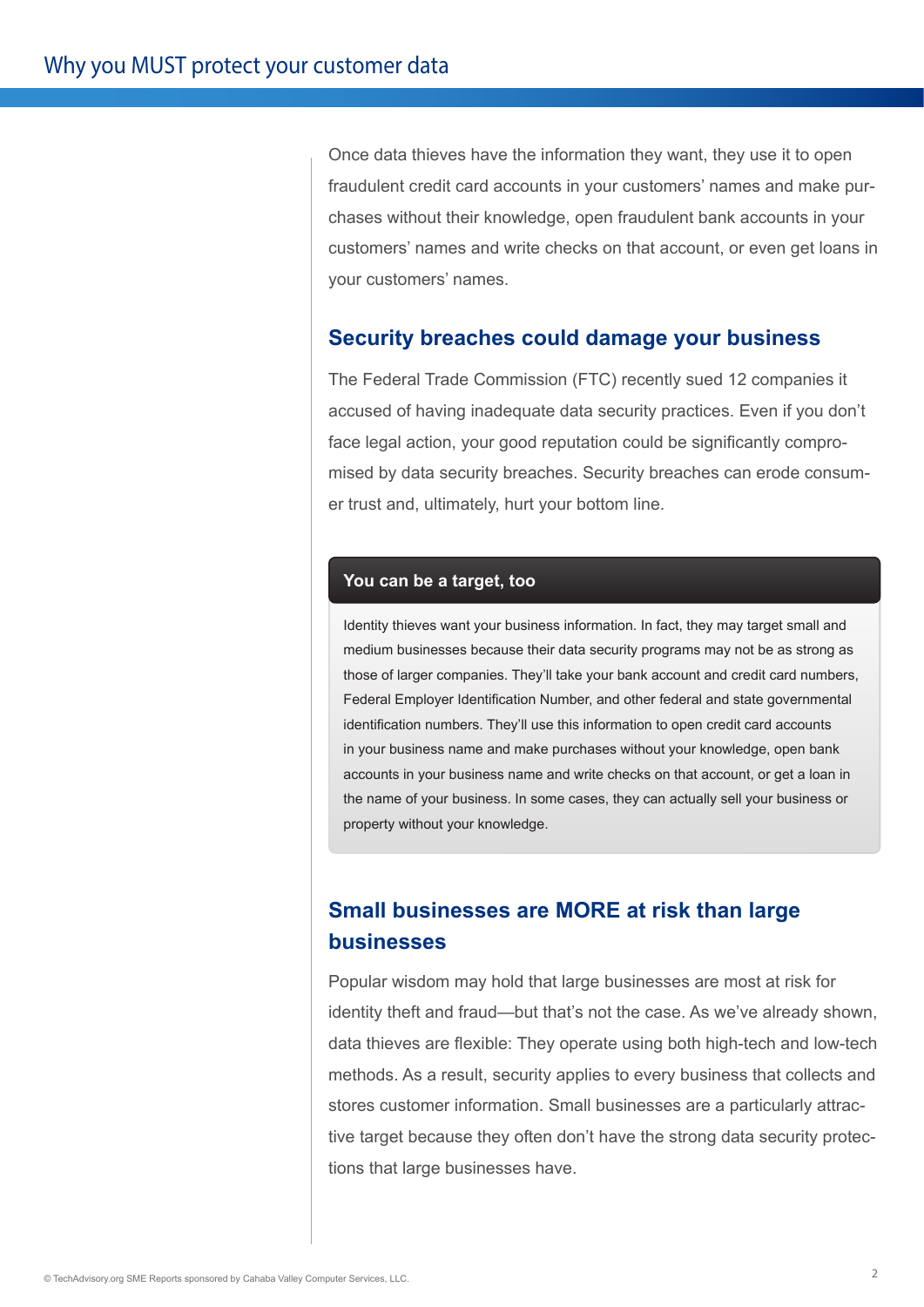### **Compliance isn't a choice**

Regardless of whether you think you're at risk for data theft, you're legally required to take proactive steps to prevent it—no matter how small your company is.

For example, all small businesses must comply with the Fair Credit Reporting Act (FCRA) when seeking to obtain consumer reports, such as credit reports and employment reports, about potential customers and employees.

Other requirements vary by business type. Small financial businesses, for example, must comply with the federal Gramm-Leach-Bliley (GLB) Privacy Rules and Safeguard Rules—and companies that need to comply include those that might not necessarily think of themselves as financial, such as automobile dealers, tax planners, and some travel agents. Small health care businesses must follow the privacy requirements of the federal Health Insurance Portability and Accountability Act (HIPAA) Privacy Rule and its data security requirements.

As a small business owner or manager, it's your responsibility to stay current on privacy and security laws affecting your customers—so establish good security and privacy practices now.

#### **International policies could affect you**

More than 50 countries have personal data protection laws that regulate the handling of customer information—and even companies with no physical presence abroad have to comply if they engage in international business-to-consumer e-commerce.

#### **Firewalls are not enough**

You might think that the right combination of hardware and software will prevent data security and privacy exposures—but technology is just one piece of the security and privacy equation.

Consider this scenario from the Better Business Bureau: You've equipped your computer with the latest network security software.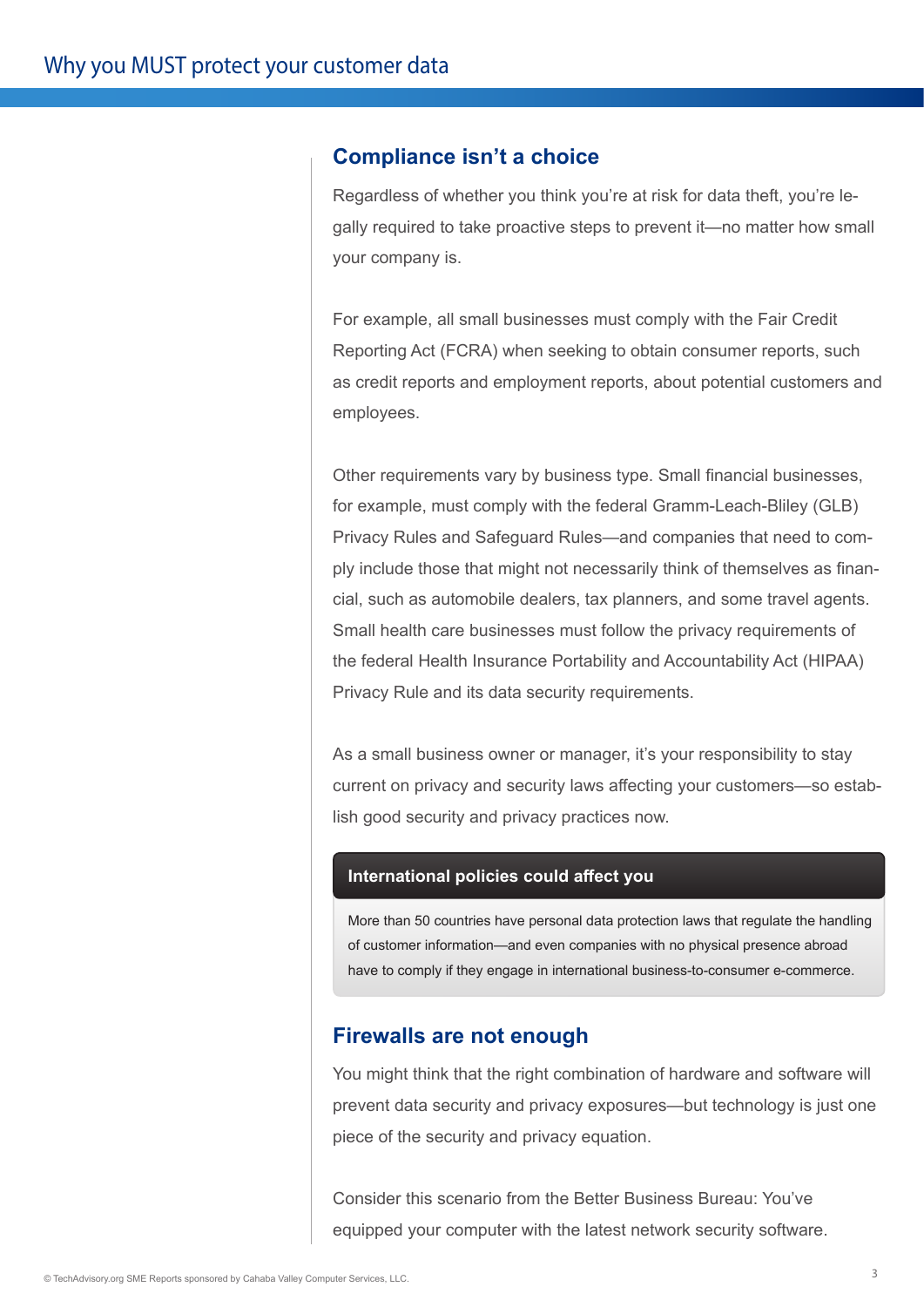But one day a customer calls your business to ask what credit card you have on file for his account. He gives his name and address to an employee who then looks up the information on your computer. Your employee reads the credit card number to the caller. But the caller isn't really a customer; he's a criminal who found the name and address of one of your customers in the trash.

Indeed, in small and medium businesses, the greatest data security risk might not be technology, but the uneducated end user. Symantec's SMB Information Protection Survey, which was published in June 2010, reported that 42 percent of small and medium companies have lost proprietary or confidential information—and of the companies that lost data, 23 percent blamed insiders inadvertently losing data, while an additional 14 percent blamed broken business process.

The point: It's not just about good technology. Effective security and privacy policies and proper employee training are also essential.

# **Creating a security and privacy policy**

A security and privacy policy tells your customers how you will treat their personal information. In essence, it explains how you will collect it, how you will use it, and how you will keep it secure.

Once you have a written policy that accurately describes your intended treatment of customer data, you'll want to communicate it to your customers. For example, you could distribute it on paper by posting it on a sign in your office, giving customers a written copy when they complete a transaction with you, or mailing it as part of a promotional piece. Alternately, you could distribute it online by posting it on your web site, and if your customers have agreed to receive e-mail notices from you, send it to them via email.

Communicating your privacy policy to your customers will increase the trust they have in your business—because when they know that you plan to use their information carefully, they will be more likely to share it with you.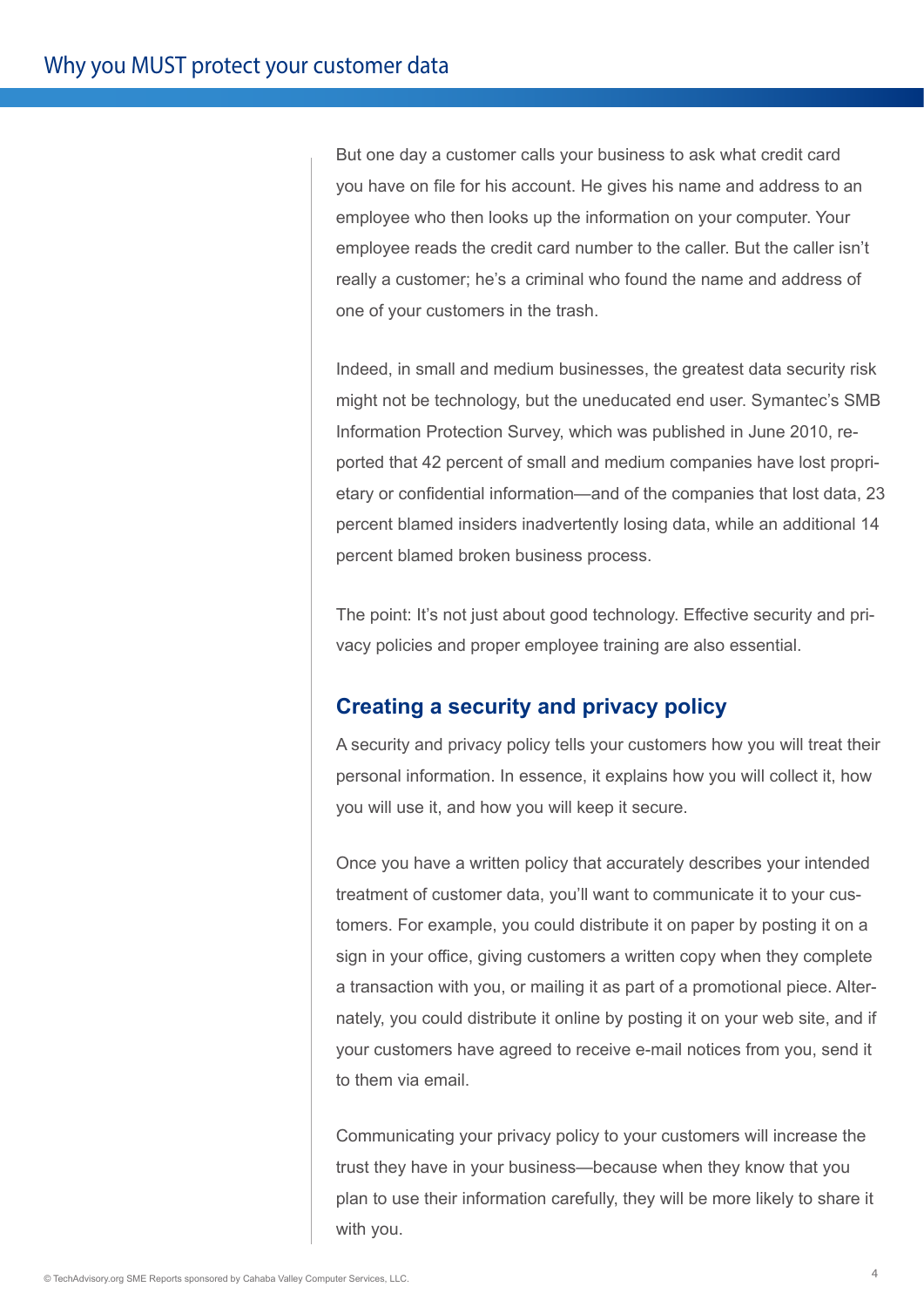#### **Resources to help you write a privacy policy**

Need help writing an online privacy policy? Consider these two sources of assistance: the Better Business Bureau's Privacy Planner, available at www.privacyplanner.com, and the Direct Marketing Association privacy policy generator, available at www.the-dma.org/privacy/privacypolicygenerator.shtml.

## **Employee education is paramount**

Employees who handle customer information should play a significant role in protecting that information: In its 2009 data breach report, Verizon Business found that insider errors were a factor in two-thirds of all breaches it investigated on behalf of clients.

Think about all the different ways your business collects, stores, and uses customer information. Now list who handles or has access to the information. Anyone who appears on your list should play a significant role in protecting sensitive information.

Conducting background checks can help you assess the character of prospective employees (or current employees, if you didn't do a background check before hiring them).

Next, employees should have access only to the information necessary to do their jobs. When you control employees' access to information, you significantly reduce the risk of data exposure.

Finally, employees with access to information also need to be properly trained to follow your security and privacy policies and practices.

#### **Act quickly when a breach occurs**

If a data security or privacy breach occurs, you'll want to alert appropriate law enforcement officials immediately so they can investigate the incident. This could include local police, state authorities, or even the FBI.